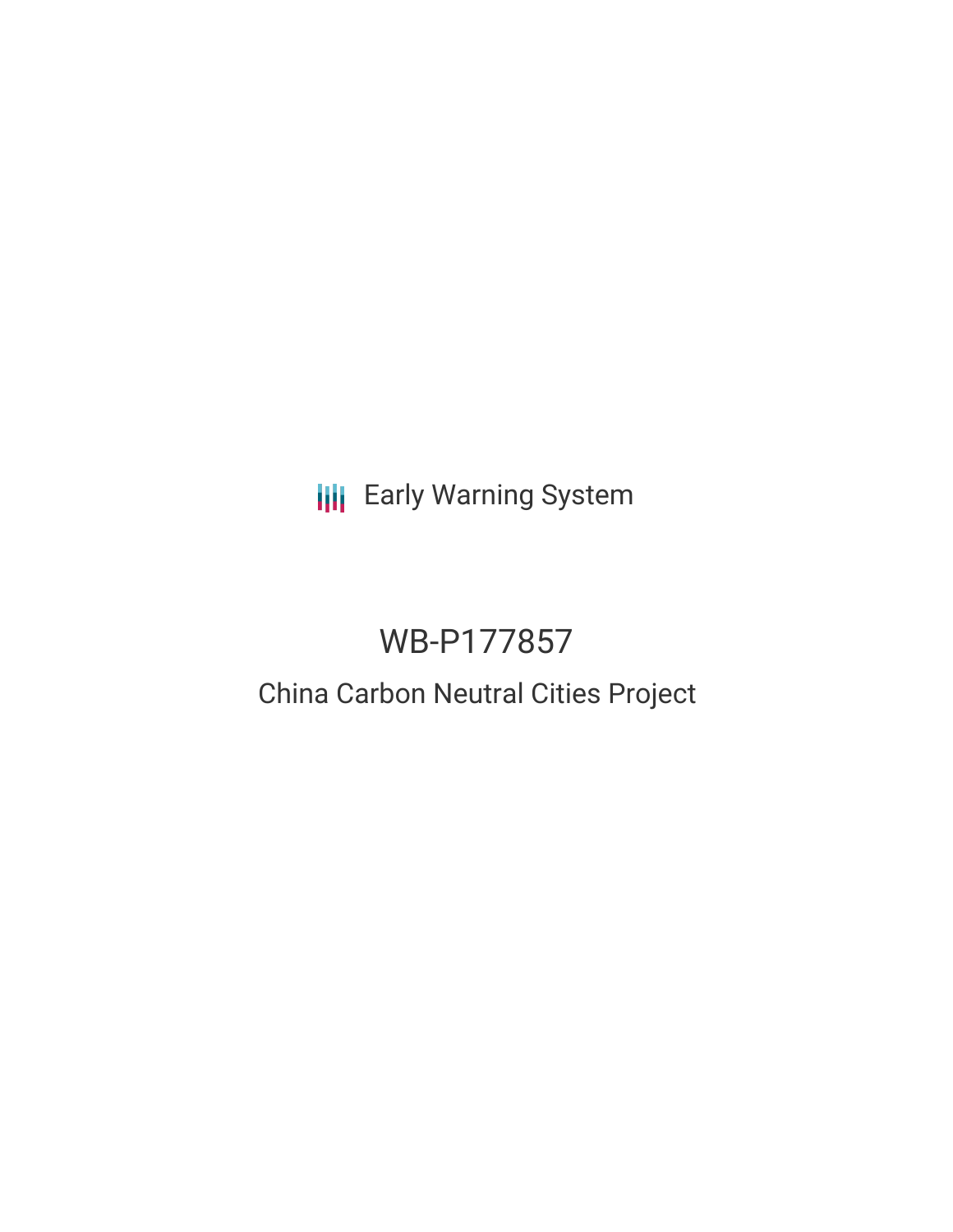

# **Quick Facts**

| <b>Countries</b>               | China                                          |
|--------------------------------|------------------------------------------------|
| <b>Financial Institutions</b>  | World Bank (WB)                                |
| <b>Status</b>                  | Proposed                                       |
| <b>Bank Risk Rating</b>        |                                                |
| <b>Sectors</b>                 | Climate and Environment, Technical Cooperation |
| <b>Investment Amount (USD)</b> | \$300.00 million                               |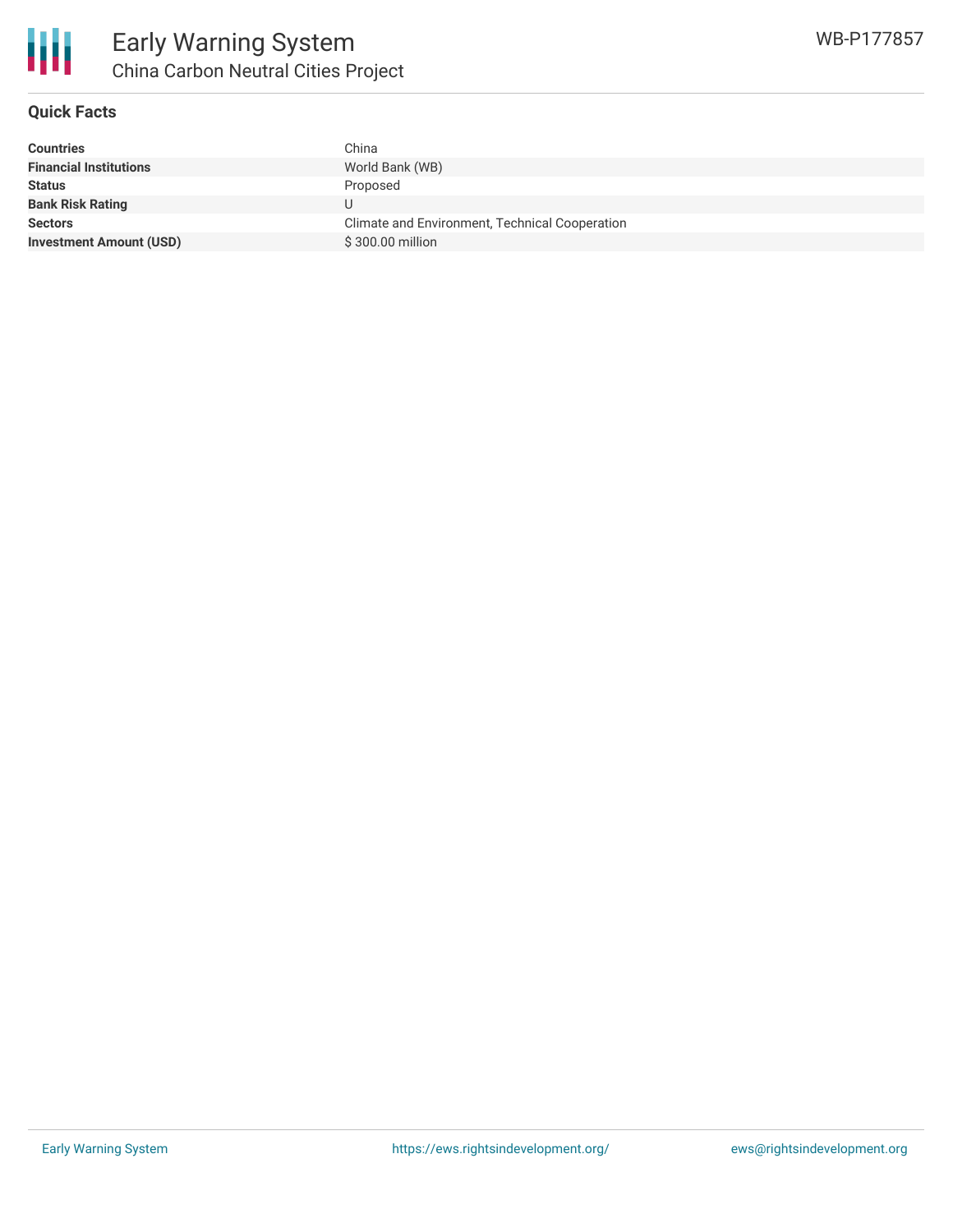

### **Project Description**

According to the bank's website, the project aims to "enable project city (cities) in achieving their carbon reduction goals in response to the national carbon peaking and neutralizat ion targets."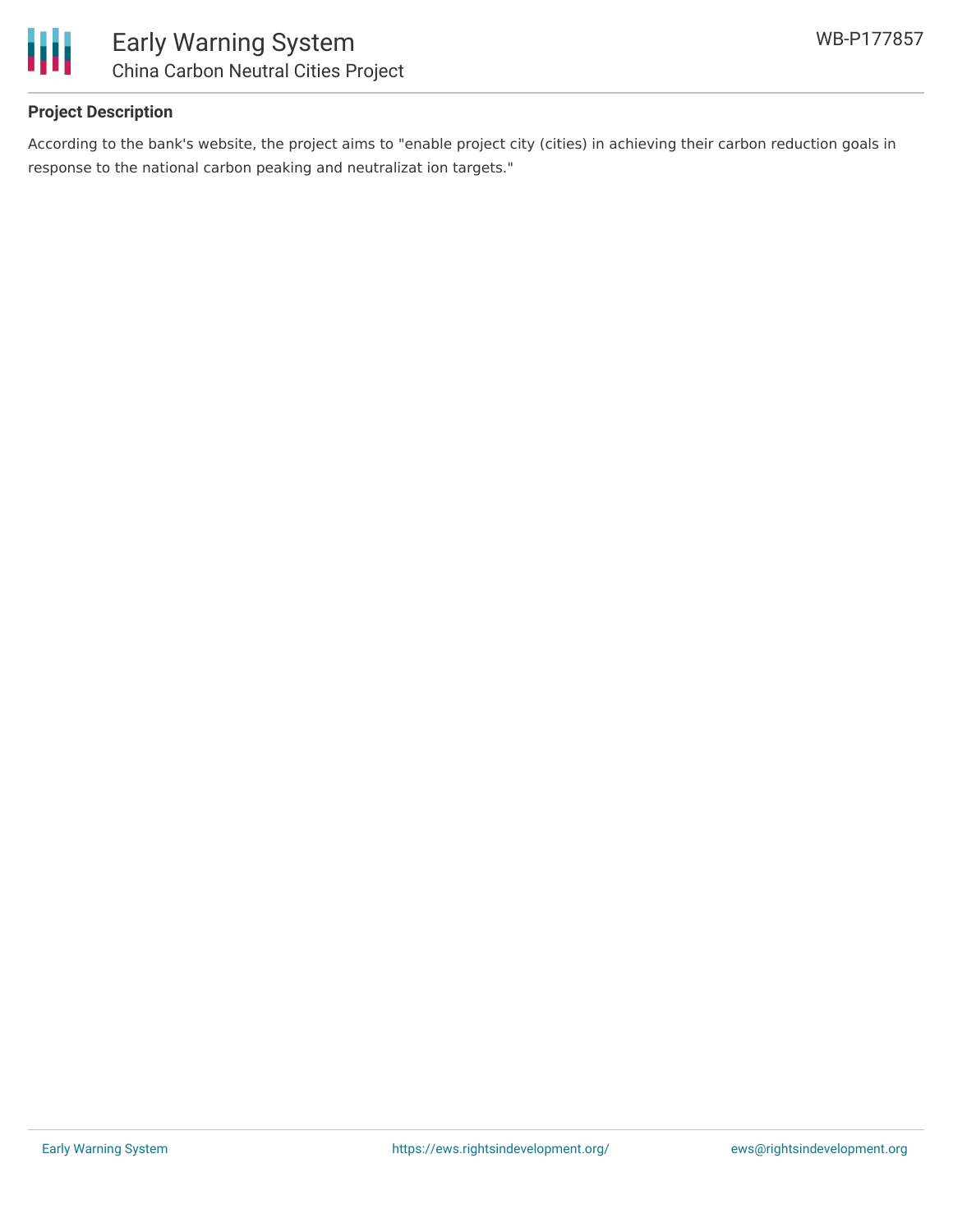

#### **Investment Description**

World Bank (WB)